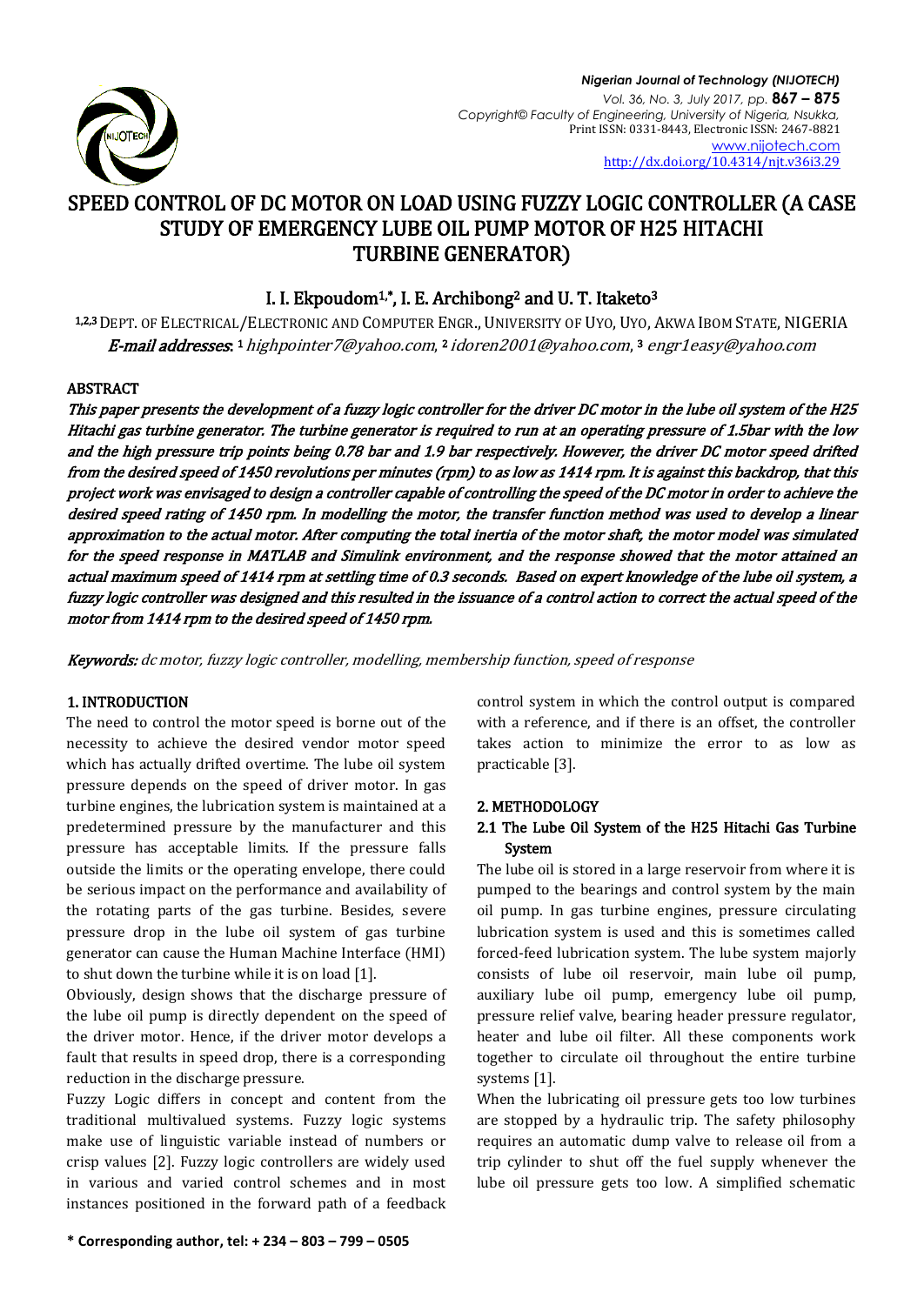diagram of the turbine lube oil system is shown in Figure 1.



Figure 1: Simplified Diagram of the Gas Turbine Lubrication System, Source:[11]

#### 2.2 Mathematical Modelling of DC Motor

There are basic sources of driving lubrication oil pump in gas turbines engines which include, pneumatic, hydraulic and electric. In this project case study, the lube oil pump is being driven electrically with the use of a DC drive motor. The DC motor converts direct current electrical power to mechanical power. A major fraction of the torque generated in the armature is available to drive the inertial load of the lube oil pump. In modelling the motor, the transfer function method was used to develop a linear approximation to the actual motor. Second-order effects such as hysteresis and voltage drop across the brushes were neglected [4]. The DC motor wiring diagram is given in Figure 2.



#### 2.2.1 Electrical Characterization of the DC Motor

The input voltage to the motor was applied to the field terminal. The field current is proportional to the magnetic flux of the air-gap that exists in the motor provided the field is remaining unsaturated and the expression is given as:

$$
\emptyset = K_f i_f \tag{1}
$$

There is a linear relationship between the torque developed by the motor, the air-gap flux and the armature current and is as follows:

$$
T_m = K_1 \emptyset i_a(t) \tag{2}
$$

where,  $\emptyset$  is magnetic flux in the air gap

Tm is motor torque and  $i_a$  is armature current

Substituting equation (1) in (2), results in the expression below

$$
T_m = K_1 K_f i_f(t) i_a(t) \tag{3}
$$

In this project work, the lube oil pump driver is a field current - controlled DC motor which is known to having substantial power amplification. In this type of DC motor, the armature current is kept constant while the field current is varied as the voltage input into the electrical circuit [6]. In Laplace transform notation, equation (3) becomes,

$$
T_m = (K_1 K_f I_a) I_f(s) = K_m I_f(s)
$$
 (4)

In (4),  $i_a = I_a$  is a constant armature current,  $K_m = (K_1 K_f I_a)$  is defined as the motor constant. It is worth mentioning that the field current is related to the field voltage as in equation (5) [7]

$$
V_f = \left(R_f + L_f \frac{d}{dt}\right) i_f(t) \tag{5}
$$

Applying Laplace transform methods to equation 5, results in

$$
V_f(s) = (R_f + L_f s)I_f(s) \tag{6}
$$

# 2.2.2 Mechanical Characterization of the DC Motor

A greater portion of the torque developed by the motor was delivered and used to drive the lube pump load and the relation may be expressed as

$$
T_m = T_p + T_d \tag{7}
$$

In (7),  $T_p$  is the torque requirement of the motor from the pump and  $T_d$  is the disturbance torque, which is often negligible. However, it is advisable to consider the disturbance torque in systems subjected to external forces [8]. Assuming the lube-oil pump is directly coupled to the motor shaft as shown in figure 1, the total available load torque is written as:

$$
T_p = J \frac{d\omega(t)}{dt} + b\omega(t) \tag{8}
$$

where,  $\overline{I}$  is the total inertia of the pump impeller and motor rotor

 $\omega(t)$  is the angular speed of the motor shaft and b is the viscous friction coefficient. The total inertia that the motor shaft is subjected to is:

$$
J = J_p + J_m \tag{9}
$$

Where  $J_p$  is the inertia of the pump impeller,  $J_m$  is the inertia of the motor rotor.

Substituting equation (8) in (7), it follows that

$$
K_m i_f(t) = J \frac{d\omega(t)}{dt} + b\omega(t) + T_d \tag{10}
$$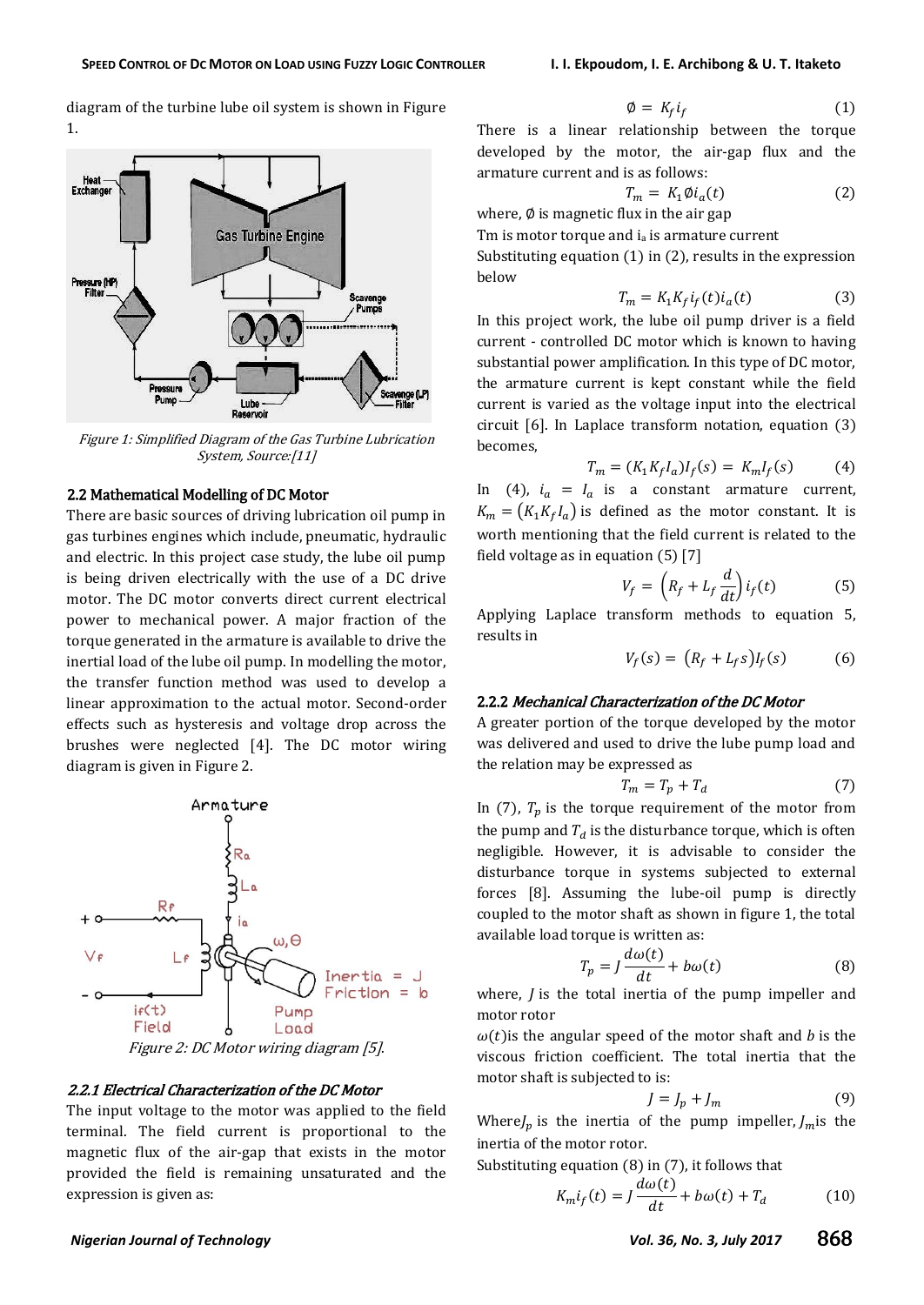

Figure 3: Block Diagram of Field-Controlled DC Motor for Driving Lube Oil Pump

Taking Laplace transform of equation (10), rearranging equation 6 and combining these, the result is written from [3] as:

$$
\frac{K_m V_f(s)}{R_f + L_f s} = J\omega(s) + b\omega(s) + T_d \tag{11}
$$

Therefore the transfer function of the motor-pump load combination, with  $T_d = 0$  is:

$$
\frac{\omega(s)}{V_f(s)} = \frac{K_m/JL_f}{s^2 + [(R_f J + L_f b)/JL_f]s + R_f b/JL_f}
$$
(12)

The block diagram of the field-controlled DC motor is shown in Figure 3.

#### 2.2.3 Estimation of Lube Oil Pump Inertia J $_p$

The pump torque was dependent on the inertia of the pump impeller directly coupled to the motor shaft and the angular speed of the drive shaft. Hence, it was necessary to accurately determine this parameter as the motor torque requirement is greatly associated with it. However, the inertia of a pump impeller is its resistance to changes in angular velocity as it rotates about its shaft. This accounts for the rotational mass of the impeller and is typically 10-15% of the motor inertia. Accurate values of the pump impeller inertia are usually available from the vendor and can be used where possible [1].During transient analysis it is often most conservative to underestimate the pump moment of inertia, particularly for fluids with high vapour pressures. Pumps with a lower moment of inertia will spin down faster, more abruptly slowing the fluid at the pump outlet while fluid further down the pipe line continues to flow due to momentum. While it is advisable to always obtain inertia data from vendors, it is not always readily available. In these circumstances the pump moment of inertia was estimated using equation 13.

$$
J_p = 1.5 \times 10^7 \times \left(\frac{P}{N^3}\right)^{0.9556}
$$
 (13)

Where, P is pump power (kW) and N is pump speed (rpm).

The shaft power of the pump was calculated from equation 14 as shown below

$$
P = \frac{\rho \times Q \times h \times g}{\Omega \times 3.6 \times 10^6}
$$
 (14)

Where  $\rho$  is density of lube oil (kg/m<sup>3</sup>), Q is the volumetric flow rate  $(m^3/s)$ , h is differential head of the pump (m), g is acceleration due to gravity  $g = 9.81 \text{ m} \text{s}^{-2}$ and  $\Omega$  is the pump efficiency.

Equations 13 and 14 were used to estimate the mass inertia of the pump impeller, depending on the parameter given by the pump manufacturer.

#### 2.2.4 Design and Modelling of Fuzzy Logic Controller

The success of any designed FLC is based on heuristic and expert knowledge of the system that is to be controlled [9]. Typically, a fuzzy logic controller has at least two inputs and one output. A fuzzy inference system (FIS) maps given inputs to outputs using fuzzy logic membership functions. A membership function (MF) is a shape that defines how each point in the input space is mapped to a membership value (or degree of membership) between 0 and 1. The input space is sometimes referred to as the universe of discourse which needs to be specified by the designer. There are two styles of FIS used in fuzzy logic controllers and these are Mamdani and Sugeno styles. Mamdani's fuzzy inference method is the most commonly used methodology and can make do with different membership functions in its inputs and outputs [10].

For this design, the input and output is defined as follows: since FLC requires at least two inputs and one output, the first input will be the speed  $error(E)$  while the second is the changein error of the speed  $(\Delta E)$ . The DC motor shaft rotational speed is the output( $\omega$ ), and the equations relating these are written in equations 15, 16 and 17.

$$
E(t) = \omega_{ref}(t) - \omega_{ac}(t) \tag{15}
$$

$$
\Delta E = E(t) - E(t - 1) \tag{16}
$$

$$
\omega(t) = \omega(t) - \omega(t - 1) \tag{17}
$$

where, t is the time factor,  $\omega_{ac} = 1414$  rpm is the actual speed achieved by the motor,  $\omega_{ref} = 1450$  is the desired speed required by the lube oil pump to provide the optimum oil pressure for the turbine.

# 2.2.5 Membership Function Definition and Rules Formulation

However, one needs to define all the linguistic terms that would be used for specifying our membership functions - MF. These terms formed the sets of antecedents and consequents in the fuzzy rule-based table which are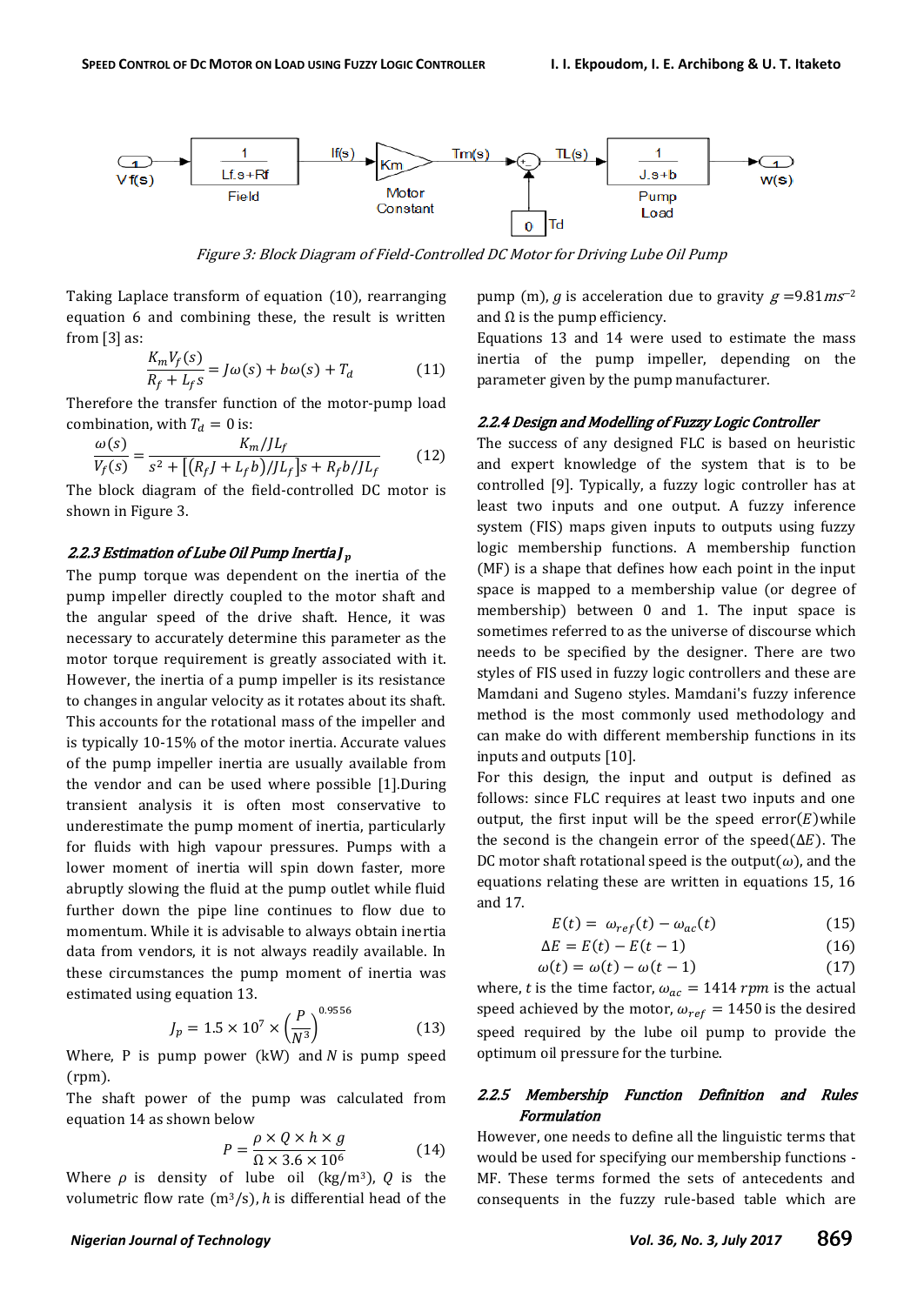employed in quantifying the input and output values or degree of membership in the fuzzy sets. Table 1 shows the linguistic term for MF.

There were two MF used for modelling the FLC, and these include the triangular and the trapezoidal. The membership functions types used for the DC motor of the lube oil pump has universe of discourse of  $E$ ,  $\Delta E$  and  $\omega$  as  $+/-36$ ,  $+/-3.6$  and 0 - 225.63 respectively. Table 2 now shows the initial rules formulated for this FLC design.

The rules were actually formed in fuzzy logic toolbox and translated into the table above. In Table 2, the grey coloured row and column represent the linguistic terms that constitute the antecedents of fuzzy rules with respect to the heuristic variables, speed error and change in speed error. The middle section of the table with a clear background is actually the consequents of the rules. The shapes of the membership functions used are presented in Figure 4. The triangular and trapezoidal membership functions are often used because these curves make it flexible and easy to represent the proposed ideas and facts of the model, and with less computational time requirement. Then in order to obtain the output of the FLC, the rotational speed of the motor

(output fuzzy set) is defuzzified into crisp value using the centre of gravity method. Moreover, FIS mapped given inputs to outputs using fuzzy logic rules via the membership functions.

# 2.2.6 Modelling and Simulation of Lube Oil Pump DC Motor and FLC

The mathematical models of the lube oil pump DC motor and the fuzzy logic controller developed were simulated in MATLAB and Simulink environment. MATLAB as a high-level technical computing language and interactive environment was employed for algorithm development, modelling, simulation, data visualization and analysis.

| Table 1: Membership Function Terms |                       |  |  |
|------------------------------------|-----------------------|--|--|
| <i>MF Terms</i>                    | Description           |  |  |
| NL                                 | Negative Large        |  |  |
| NΜ                                 | Negative Medium       |  |  |
| NS.                                | <b>Negative Small</b> |  |  |
| 7.                                 | Zero                  |  |  |
| PS                                 | Positive Small        |  |  |
| <b>PM</b>                          | Positive Medium       |  |  |
| PL                                 | Positive Large        |  |  |

Table 2: Fuzzy-based Initial Rules

|                     | Speed Error $(E)$ |           |    |           |           |           |    |           |
|---------------------|-------------------|-----------|----|-----------|-----------|-----------|----|-----------|
|                     |                   | NL        | NM | NS        | Z         | PS        | PM | PL        |
|                     | NL                | NL        | NL | <b>NL</b> | NL        | <b>NM</b> | NS | Z         |
|                     | NM                | NL        | NL | <b>NL</b> | <b>NM</b> | NS        | Z  | PS        |
| Speed Error         | NS                | NL        | NL | <b>NM</b> | NS        | Z         | PS | <b>PM</b> |
| Change $(\Delta E)$ | Z                 | NL        | NM | NS        | Z         | PS        | PM | PL        |
|                     | PS                | <b>NM</b> | NS | Z         | PS        | PМ        | PL | PL        |
|                     | <b>PM</b>         | NS        | Z  | <b>PS</b> | PM        | PL        | PL | PL        |
|                     | PL                | 7<br>L    | PS | <b>PM</b> | PL        | PL        | PL | PL        |



Figure 4: Initial Membership Functions for the FLC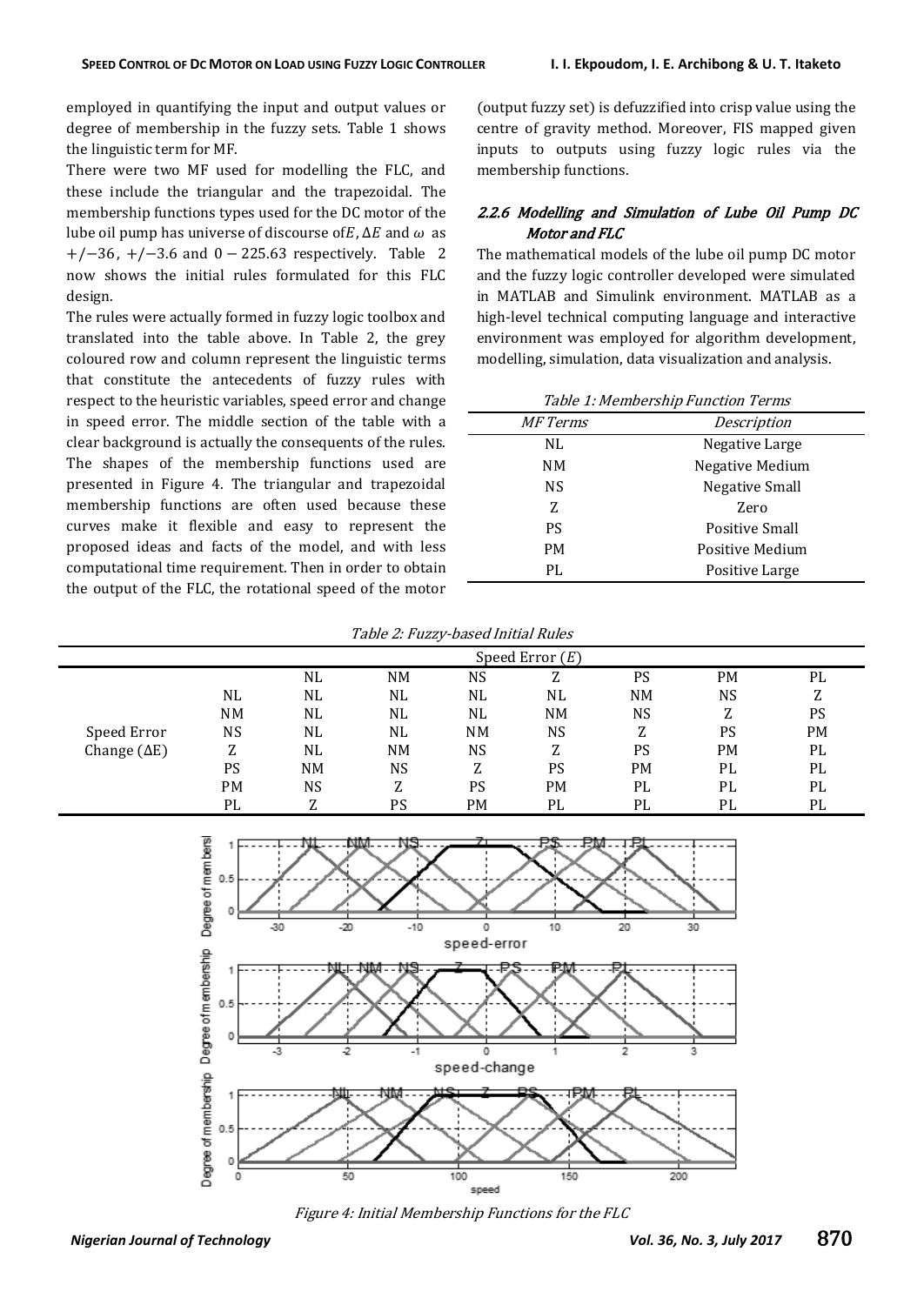It essentially offers the platform on which the behaviour of the system could be investigated under different operating conditions.

# 2.2.7 Modelling and Simulation of Lube Oil Pump DC Motor and Fuzzy Logic Controller.

The mathematical models of the lube oil pump DC motor and the fuzzy logic controller were actually simulated in MATLAB and Simulink environment. In order to model the DC motor, its parameters are obtained from the case study industry using the Lube-Oil Pump Motor of the H25 Hitachi Turbine Generator at Bonny Oil and Gas Terminal. Appendix I shows the required parameters for the field-controlled DC motor while Appendix II shows the lube oil pump parameter for computing impeller inertia

Using equation (12), the lube oil pump motor was modelled in Simulink environment and shown in Figure 5. Before simulating the model for the speed response, the total inertia on the motor shaft must be computed. First, from Equations (13) and (14), the pump impeller inertia was calculated and substituted in Equation (9) to obtain the total inertia on the motor shaft. This was done by writing MATLAB code in a script which detailed all the parameters of the model. However, the final transfer function in equation (12) for the motor is evaluated and presented in equation (18).

$$
\frac{\omega(s)}{V_f(s)} = \frac{2018}{s^2 + 108.6s + 1499} \tag{18}
$$

# 3. RESULTS AND ANALYSIS

# 3.1 Model Simulation Results

The model was simulated for period of 1 second and the DC motor speed and angular position responses are depicted in Figures 6 and 7. The speed response showed that the motor attained an actual maximum speed of

 $\omega_{\text{ac}} = 1414$ rpm. A very short settling time of 0.3 sec is evident from the plot above. This speed  $\omega_{ac}$  = 1414 rpm is lower than the optimum speed ( $\omega_{op}$  = 1450rpm) needed to supply the required lubrication oil pressure to the turbine during idling.

Therefore, it would be necessary to model a controller to enable the optimal speed for the motor to be achieved. Also, figure 7below illustrates the angular position of the motor shaft in radians which is directly tied to the rotational speed of the motor. The angular position increases linearly with time and recorded an approximate value of  $\theta = 137$  rad in 1 sec. This implies a total angle of revolution of the shaft of  $\theta =$ 8241 deg which is about  $\theta = 23$  rps. Hence, the motor shaft would certainly climb as high as 1414 rev in 60 sec.

## 3.2 Model Evaluation Criteria

There are many performance indices used in control engineering design for evaluating how well a designed system would perform in practice. In this work, only time domain response indices are used. Figure 8 shows the response of the system to a standard test input. In computing the system step response, Simulink software first linearizes the nonlinear mathematical relationship in equation 18 about the input and output points of the model shown in Figure 5.

The system has a rapid and smooth response to step input. The overshoot of 2.22  $\times$  10<sup>-14</sup>% indicated that the system step response is not chaotic. This is because the system has no complex poles and no zeros, a pointer to the fact that there are virtually no internal delays. Table 3 summarizes all the performance indices for the step response. The transient response disappears beyond the rise time of 0.139 sec and finally gives way to the steadystate response at the settling time of 0.253 sec.



Figure 5: Simulink Model of Lube Oil Pump Field-Controlled DC Motor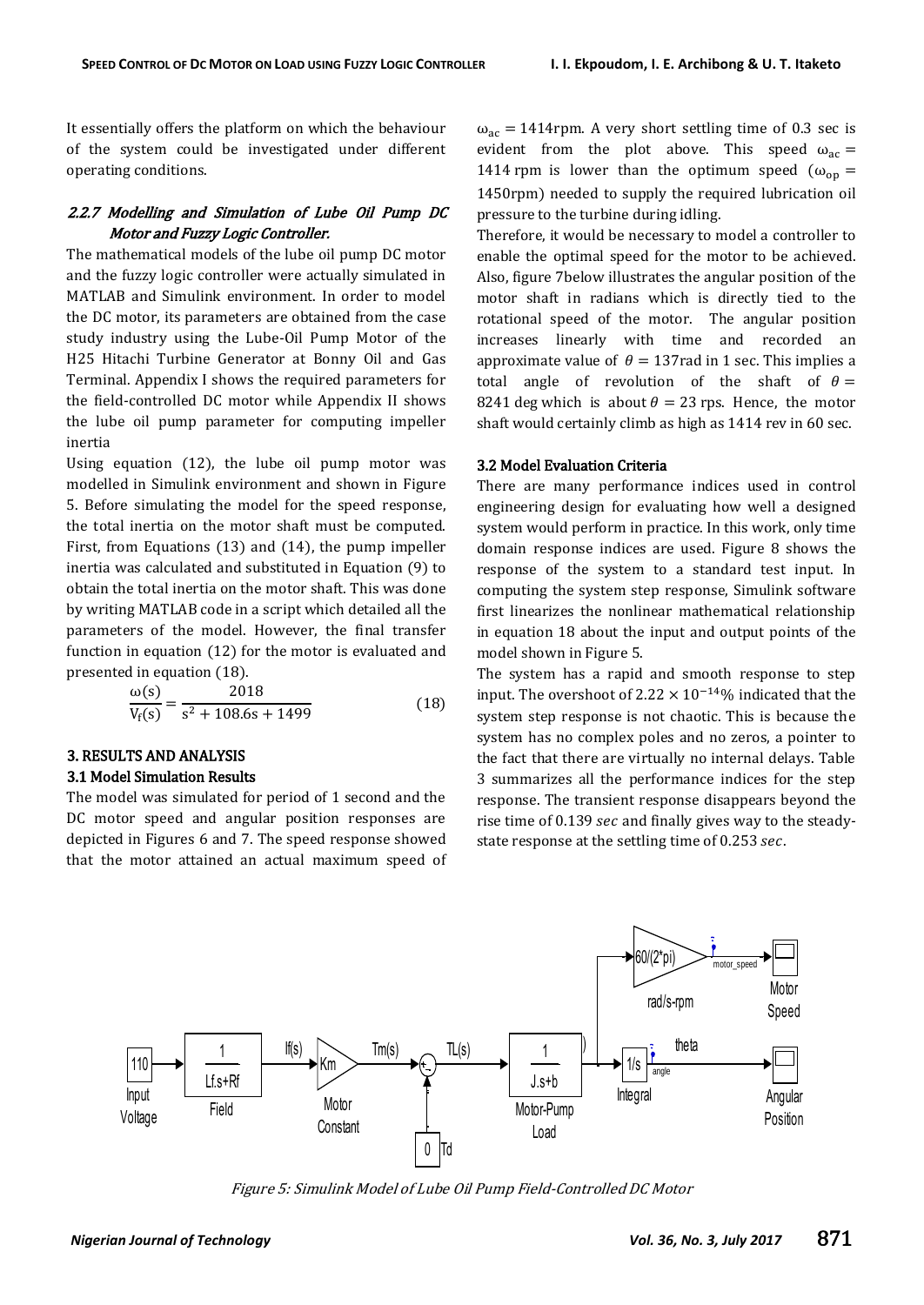

Figure 6: Speed Response of DC Motor for running an Emergency Lube Oil Pump in H25 Hitachi Gas Turbine Generator



Figure 7: Angular Position Response of DC Motor for running an Emergency Lube Oil Pump in H25 Hitachi Gas Turbine Generator.



Figure 8: Response of DC Motor for running an Emergency Lube Oil Pump in H25 Hitachi Gas Turbine Generator

Overshoot and the settling time represent the degree of closeness of the step response to the desired response. The final peak value of the step response occurred at an amplitude of  $1.34$  in  $0.4$  sec. These low rise and peak times actually demonstrate how swift the system is to step input signals, and the optimality of the system dampness.

Table 3: Step Response Performance Analysis DC Motor  $f(t)$   $f(t)$   $f(t)$ 

| <i>IOF LUDE OIL PUMP</i>  |                        |               |  |
|---------------------------|------------------------|---------------|--|
| Performance Indices       | Values                 | Units         |  |
| Peak Amplitude            | > 1.34                 |               |  |
| Peak Time                 | > 0.4                  | Sec           |  |
| Rise Time                 | 0.139                  | Sec           |  |
| <b>Settling Time</b>      | 0.253                  | Sec           |  |
| Overshoot                 | $2.22 \times 10^{-14}$ | $\frac{0}{0}$ |  |
| <b>Steady State Error</b> | > 0.34                 |               |  |

The steady-state error is equally low at  $> 0.34$ , and this means it is  $> 34$  %. This can be driven low or zeroed whenthe FLC is introduced into the system.

## 3.3 Speed Response of the DC Motor with the Fuzzy Logic Controller.

The Simulink model of the FLC used for correcting the actual speed of the motor from  $1414$  rpm to the desired speed of 1450  $rpm$  is shown in Figure 9. The content of the DC motor subsystem, if double clicked in Simulink environment, is exactly the same model in Figure 5. This FLC-DC motor model is simulated for a period of 1 sec and speed response is shown in Figure 10.

The speed response indicated that the FLC controller is able to issue a control action which finally corrected motor speed to the required optimum speed of 1450 rpm.

#### 3.4 FLC Model Adjustment and Performance Analysis

Adjusting the shapes of the membership function can greatly enhance the performance of the FL controller. A common practice during FLC fine-tuning is to make the adjacent sides of the MF shapes or fuzzy set values to overlap one another by 25%, thereby improving both efficiency and performance. In addition, if the areas of the membership functions that extend far away from the Z region are broadened, the response of the controller becomes faster. Also, performance improvement is accomplished by systematically reducing the weight of the fuzzy logic rules which is otherwise known as reduction in rules severity. The number of rules was reduced from 49 to 19. After FLC model adjustment and rules reduction, the inputs and output MFs, and the nonlinear control surface is represented in Figures 11 and 12. Comparing Figure 4 with Figure 11, it can be seen that the shapes of the membership functions have been adjusted.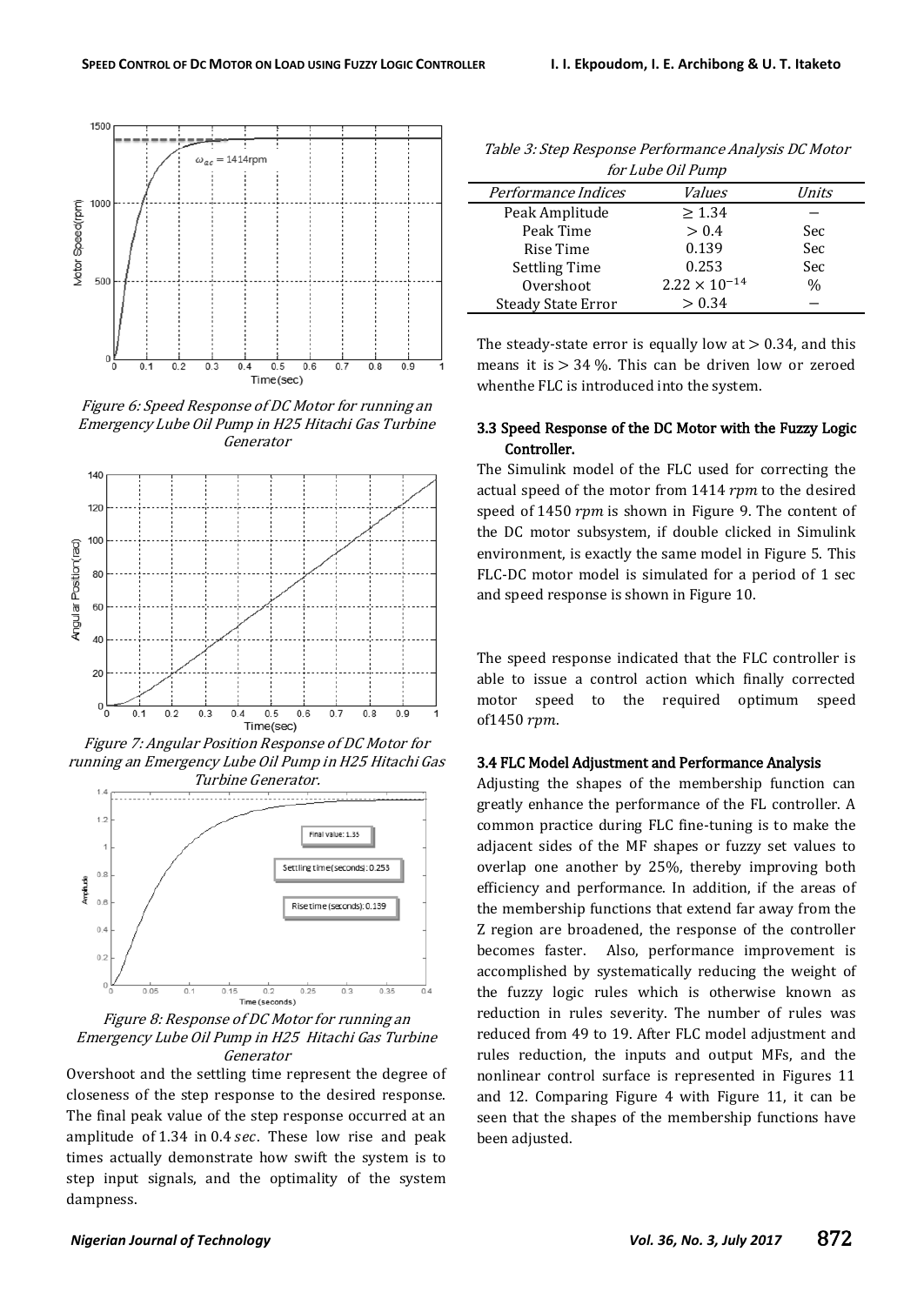

Figure 9: Simulink Model of FLC and DC Motor.



Figure 10: Speed Response of DC Motor with FLC for Running an Emergency Lube Oil Pump in H25 Hitachi Gas Turbine Generator



Figure 11: Adjusted Triangular and Trapezoidal inputs and Output Membership Functions.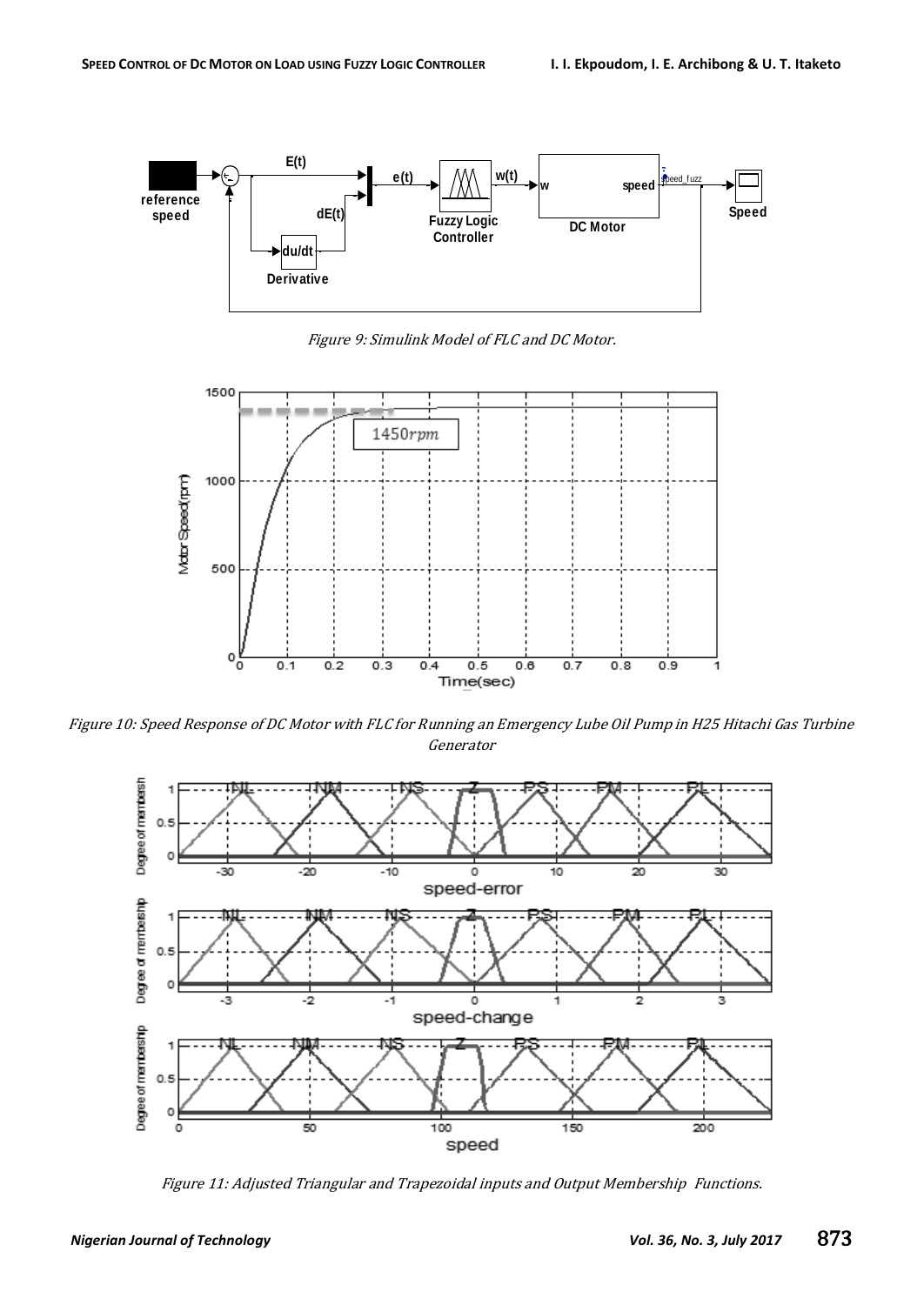

Figure 12: Speed Response of DC Motor with Adjusted FLC for Running an Emergency Lube Oil Pump in H25 Hitachi Gas Turbine Generator

The adjusted FLC was reintroduced into the Simulink model of the DC motor loop and simulated for a period of 1 sec. the speed response plot in figure 12 above shows that the controller still maintains the speed at  $1450$  rpm but with a much faster response. Consequently, the model performance indices earlier described are equally affected as shown in Table 4.A linear model is first computed from the nonlinear Simulink model of the FLC before the linear response is plotted. During simulation, the software linearizes the portion of the model between specified linearization inputs and outputs, and plots the response of the linear system.

Table 4: Performance Indices of DC Motor with Adjusted  $FIC$ 

| Performance Indices       | <i>Values</i> | Units         |
|---------------------------|---------------|---------------|
| Peak Amplitude            | 1450          | rmp           |
| Peak Time                 | 1             | sec           |
| Rise Time                 | 0.12          | sec           |
| <b>Settling Time</b>      | 0.20          | sec           |
| Overshoot                 | 6             | $\frac{0}{0}$ |
| <b>Steady State Error</b> |               |               |

It is clear from Table 4 that there is an improvement in the performance of the DC motor and the fuzzy logic controller except for a slight increase in system overshoot. This is because FLC is inherently robust and nonlinear with elements of uncertainties in its structure.

# 4. CONCLUSION

The modelling of Fuzzy Logic Controller (FLC) for controlling the speed of a field-controlled DC motor of an emergency lube oil pump, during idling operation of a

5.5KW, H25 Hitachi Turbine Generator at Bonny Oil and Gas Terminal, has been presented. The results from the motor modelled and simulated indicated that based on industry parameters, the motor attained a maximum speed of  $1414$  rpm. However, the developed FLC was introduced into the control loop to correct the speed of the DC motor to the required operating speed of 1450  $rpm$  for the lube oil pump. The simulation results were obtained using MATLAB/Simulink. The results showed that the overshoot, settling time, peak time and control performance improved greatly by using fuzzy logic controller. Time domain performance indices such as peak time, rise time, settling time and steady state error showed that the FLC enabled the DC motor to perform faster and better when the shapes of the membership functions of the controller were adjusted accordingly.

#### 5. REFERENCES

- [1] Byington, C. S. "Intelligent Monitoring of Gas Turbine Engine Lubrication Systems", Association of Research Libraries, Vol. 98, Number 10, 1998, pp 23- 28.
- [2] Marks, R. J. II (Ed.), "Fuzzy Logic Technology and Applications", IEEE Technology Update Series, Vol. 19, Number 26, 1994, pp 19-24.
- [3] Chandra, R. and Kumar, M. "Speed Control of S.E.D.C. Motor by Using PI and Fuzzy Logic Controller", International Journal of Soft Computing and Engineering, Vol. 3, Number 2, 2013, pp 143- 153.